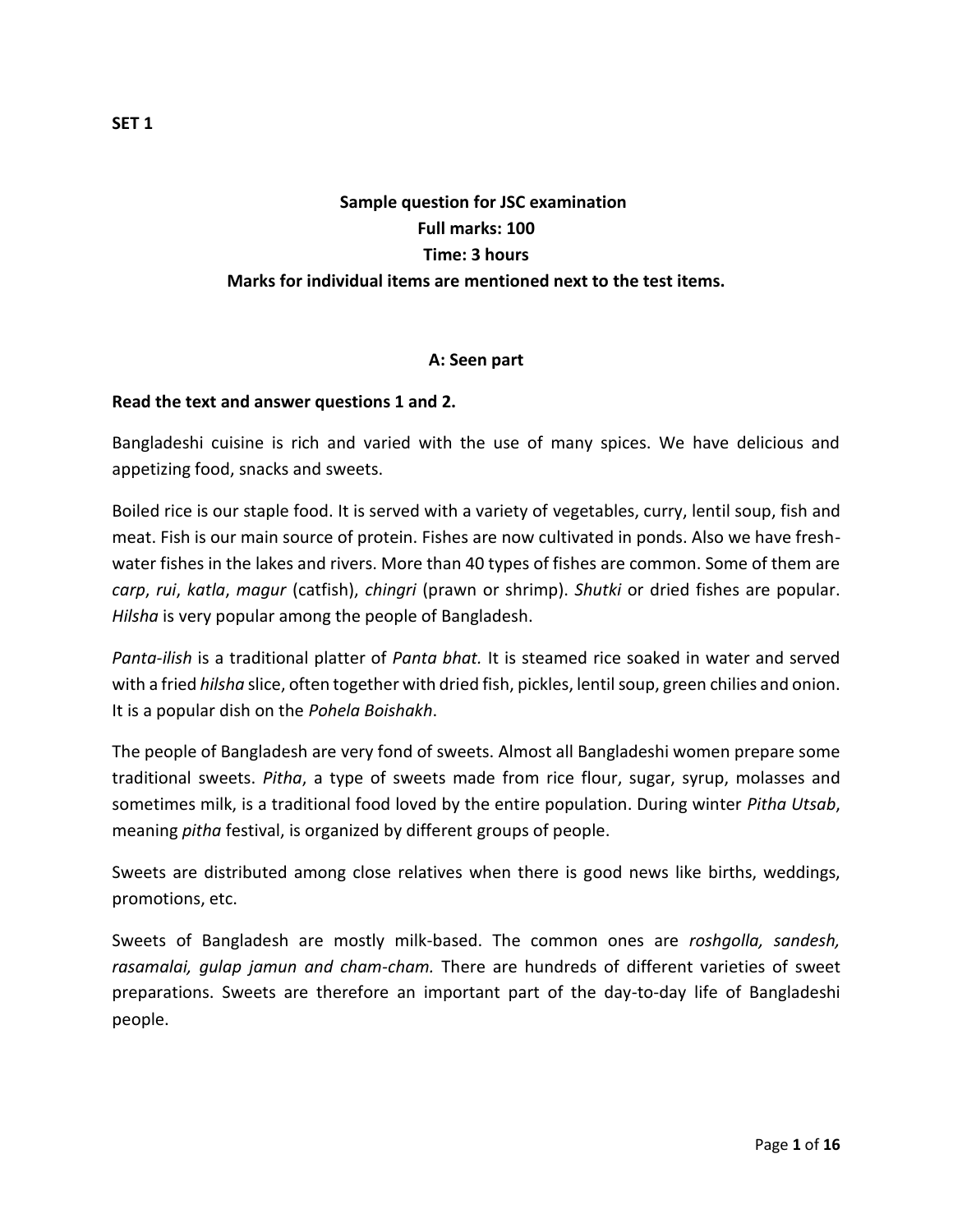**1. Choose the correct answer to each question from the alternatives given and write the corresponding number of the answers in your answer script.** 1x7=7

- i) The word 'cuisine' in line 1 of the text means
	- a) a style of cooking
	- b) a special kind of food
	- c) cooking spicy dishes
	- d) a combination of different dishes
- ii) The words 'appetizing food' in line 1 of the text mean
	- a) expensive food
	- b) food that makes you feel hungry
	- c) food that is cooked with spices
	- d) food that has good nutritional value
- iii) The word 'platter' in line 8 of the text means
	- a) a large plate to serve food
	- b) a meal served on a large plate
	- c) a dish with a variety of food items on it
	- d) all of the above
- iv) The main source of protein for Bangladeshi people is
	- a) boiled rice
	- b) lentil soup
	- c) fish
	- d) meat
- v) *Panta bhat* is usually served with
	- a) dried fish
	- b) green chili and onion
	- c) hilsha
	- d) all of the above
- vi) *Panta-ilish* is eaten with much festivity
	- a) throughout the year
	- b) to the wedding guests
	- c) on a special day
	- d) in winter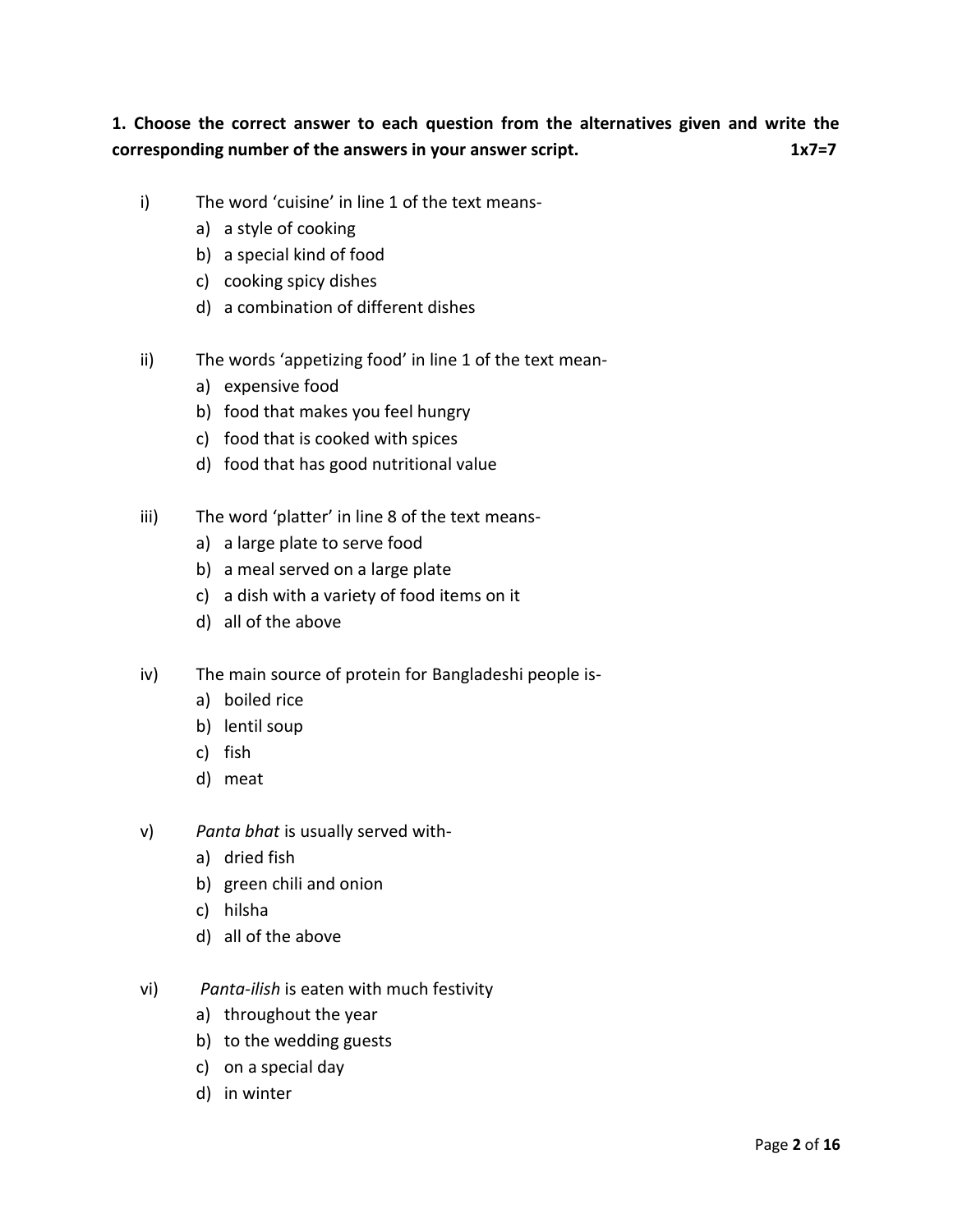- vii) A popular food item in winter is
	- a) lentil soup
	- *b) pitha*
	- *c) panta bhat*
	- d) dried fish

**Answers:** i) a, ii) b, iii) d, iv) c, v) d, vi) c, vii) b

## **2. Answer the following questions from your reading of the above text. 2x4 = 8**

- a) Name four fresh water fishes.
- b) How is *panta bhat* prepared?
- c) Name four milk-based sweets.
- d) Where are most of the fish cultivated?

## **3. Read the following text and fill in the gaps with appropriate words to make it a meaningful one.**  $1x5 = 5$

In a plane, oxygen and the air pressure are always being monitored. In the event of a lack of oxygen, an oxygen mask will automatically (a) \_\_\_\_\_\_\_\_\_\_ in front of you. Pull the mask towards you and (b) **Example 20** it firmly over your nose and mouth. Secure the elastic band behind your head, and breathe normally. If you are travelling with a child or someone who requires (c) \_\_\_\_\_\_\_\_\_\_, secure your mask on first, and then help the other person. Keep your mask on until a uniformed crew member advises you to  $(d)$  it. In the event of an  $(e)$ **EXECUTE:** please assume the bracing position.

**Answers:** (a) appear (b) place/put (c) assistance/help/support (d)remove (e) emergency

## **B: Unseen part**

## **Read the following text and answer questions 4 and 5.**

Meera is a singer with a great zeal for folk songs. She is a dancer too. She enjoys dancing with folk songs. She performs at national events and also represents our culture in different countries. Besides singing she also studies Computer Science in a university in China. Manosh and Rudro are also two promising folk singers of our time. Manosh passed the S.S.C examination in 2018 when Rudro was a student of class eight. Manosh won the Star Voice Singing competition in 2012 in the folk song category. Rudro won that award in 2015 in the same category. He performed in the Boishakhi open concert at Dhaka University campus in 2016. Both Manosh and Rudro love folk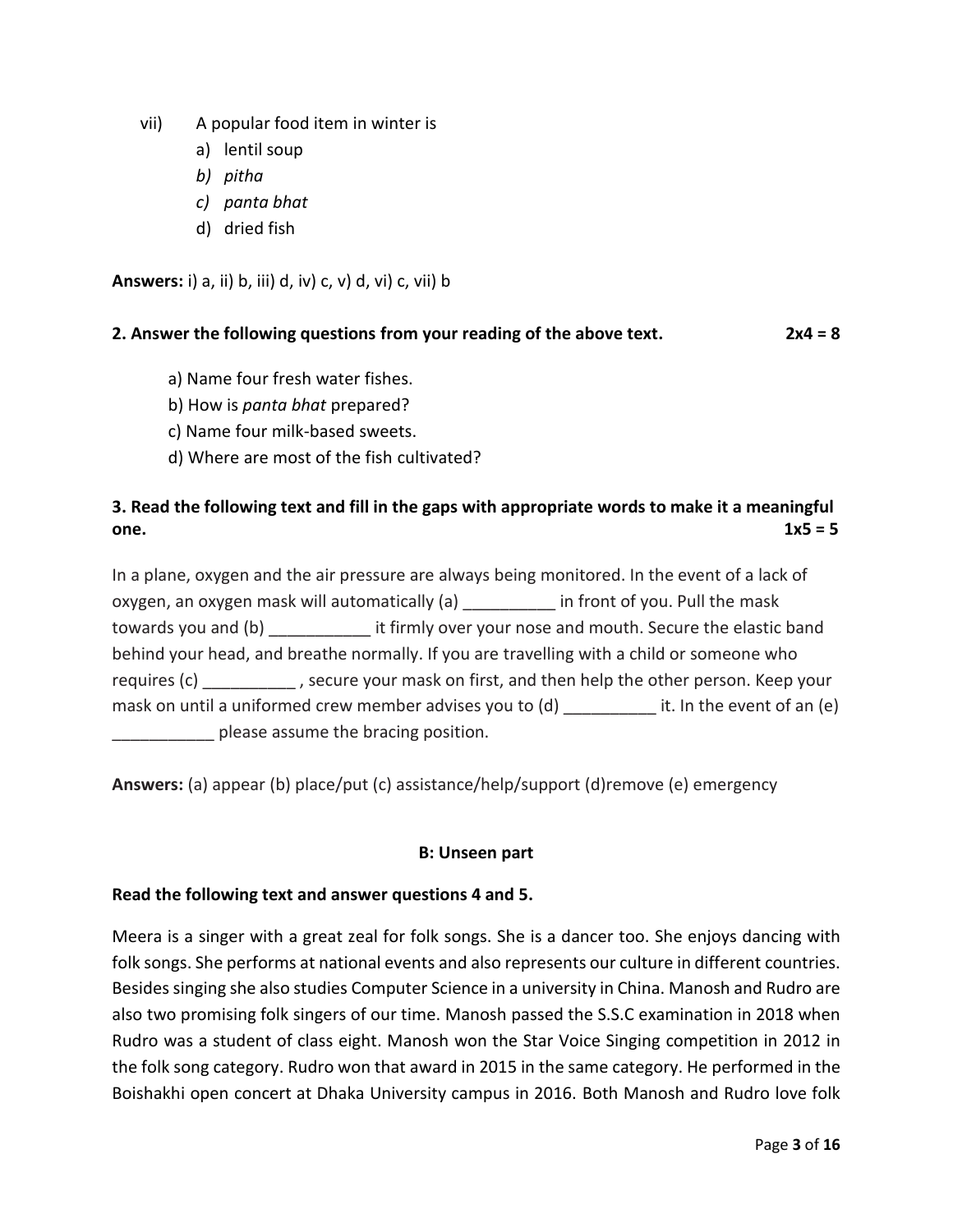songs because it appeals to our root culture. They believe that folk music can reach the heart of our common people easily. In 2018 Manosh successfully released his first album titled 'Mon Janala'.

**4. Complete the table below. Write no more than three words and/or numbers for each answer. 1X5=5**

| Who?   | What?                                         | When/where?            |
|--------|-----------------------------------------------|------------------------|
| Meera  | studies Computer Science                      | in a university in (1) |
| Meera  |                                               | in foreign countries   |
|        | was awarded Star Voice Singing<br>competition | in 2012                |
| Rudro  | appeared in the Boisakhi concert              |                        |
| Manosh | released his maiden album                     | (5) in                 |

**Answers:** (1) China (2) represents our culture (3) Manosh (4) Dhaka University campus (5) 2018

## **5. Read the passage again and write, whether the statements are true or false. Give correct answers, if the statement is false.** 1x5=5 **1x5**=5

a) Meera enjoys singing folk songs.

b) Meera performs at both national and international levels.

c) Manosh and Rudro won two different awards.

d) The first album of Manosh was released in the same year when he passed the S.S.C. examination.

e) The common people of our country love folk songs.

## **Answers**

a) False. Meera enjoys dancing with folk songs.

b) True

c) False. Manosh and Rudro won the same award.

- d) True
- e) True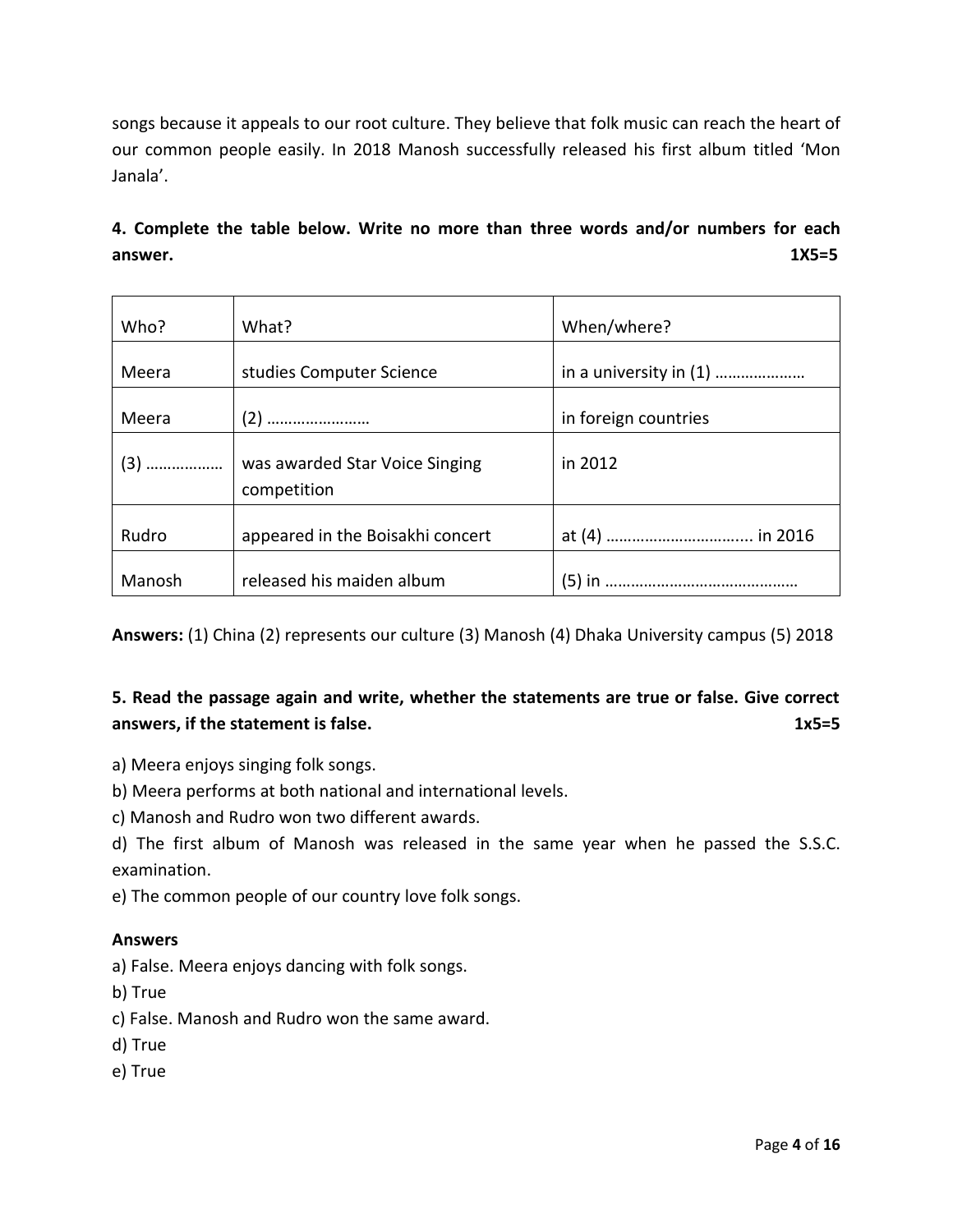# **6. Read the text below and fill-in the gaps using the clues given in the boxes. There are more words than necessary. One word can be used once only. ½ X10=5**

| the    | off  | as      | namely | this  | finances |
|--------|------|---------|--------|-------|----------|
| length | cost | country | width  | roads | touch    |

The Padma Multipurpose Bridge is a mega project in the construction history of Bangladesh. This will connect three districts (a) \_\_\_\_\_\_\_\_\_, Munshiganj, Shariatpur and Madaripur. With (b)  $\frac{1}{2}$  connectivity 21 districts of (c)  $\frac{1}{2}$  south-western part of the (d)  $\frac{1}{2}$ will come under direct (e) \_\_\_\_\_\_\_\_\_ with the capital as well (f) \_\_\_\_\_\_\_\_\_ the whole country. It's total (g) \_\_\_\_\_\_\_\_\_\_ is 6.15 kms. and (h) \_\_\_\_\_\_\_\_\_ is 18.1 meters. It will (i) \_\_\_\_\_\_\_\_ 3.6 billion USD. Bangladesh government (j) \_\_\_\_\_\_\_\_\_ this huge project.

**Answers**: (a) namely (b) this (c) the (d) country (e) touch (f) as (g) length (h) width (i) cost (j) finances

# **7. Read the text below and fill in the gaps using suitable words to make it a meaningful text. 1x5=5**

The sun is the source of all energies. All the living beings (a) \_\_\_\_\_\_\_\_\_ sunlight directly or indirectly for their (b) \_\_\_\_\_\_\_\_\_\_ on this earth. Sunlight (c) \_\_\_\_\_\_\_\_\_ white as we see it with our naked eyes but the actual (d)  $\qquad \qquad$  of sunlight is green. Now, we are going to explain why sunlight looks white (e) \_\_\_\_\_\_\_\_\_\_ it is originally green.

**Answers:** (a) use (b) existence (c) looks (d) colour (e) though

## **8. Match the part of sentences from columns A and B to make five complete sentences. 1x5=5**

| Column A |                                                                       | Column B           |                                                                                                                 |  |
|----------|-----------------------------------------------------------------------|--------------------|-----------------------------------------------------------------------------------------------------------------|--|
|          | a. One day a fisherman<br>b. Suddenly he saw                          | İ.                 | to see the coins as the fisherman returned<br>home                                                              |  |
|          | c. His wife was very happy<br>d. The fisherman asked his wife to keep | ii.<br>iii.<br>iv. | began to boast of it before all the friends<br>a bag full of gold coins in his net<br>cast his net in the river |  |
|          | e. But instead of doing so she                                        | v.                 | the find of gold coins a secret                                                                                 |  |

**Answers:** a. iv, b. iii, c. i, d. v, e. ii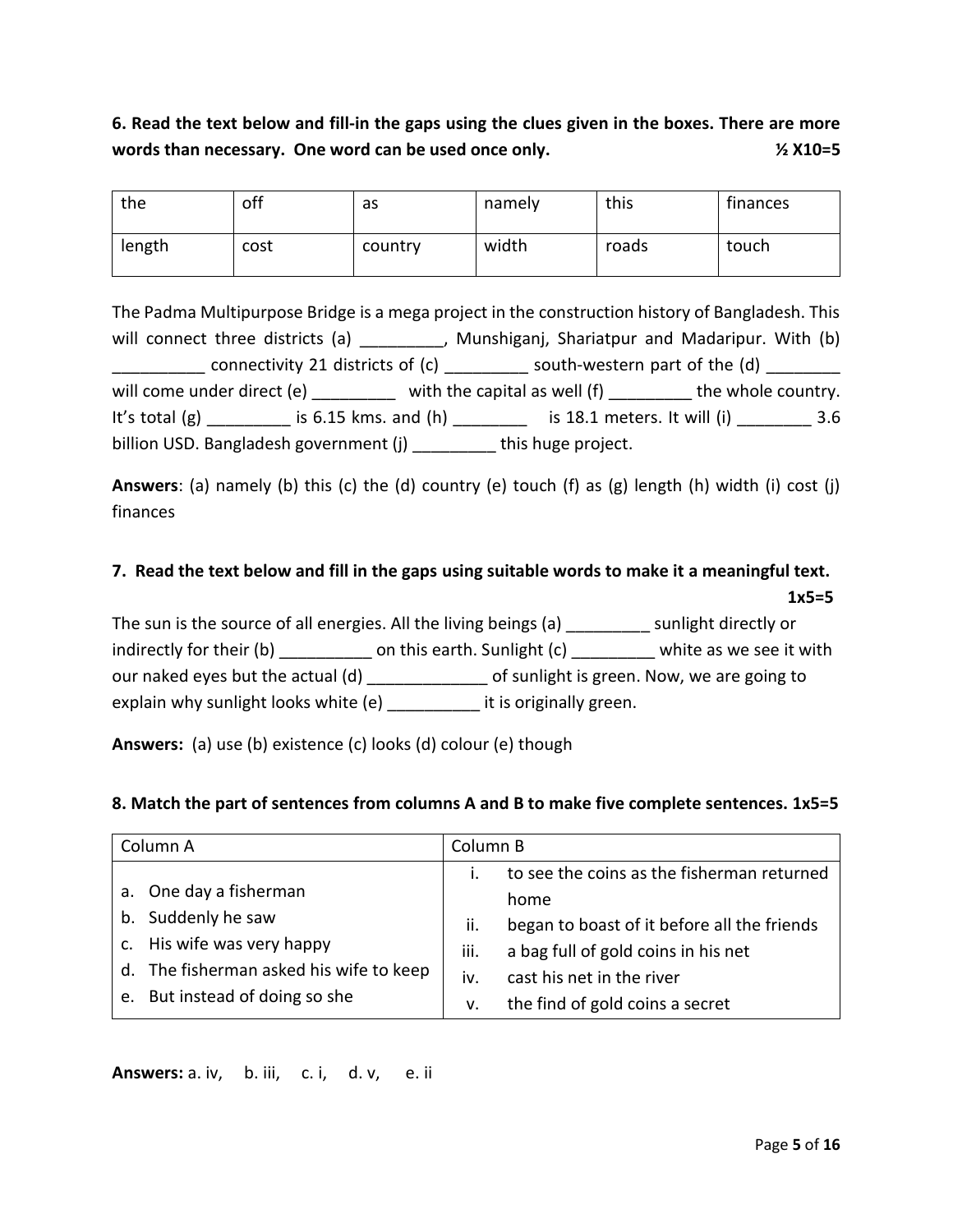## **C: Grammar part**

# **9. Read the text below and fill in the gaps with the root words in the brackets adding suitable suffix, prefix or both. ½ x10= 5**

Altaf Mahmud is a musician, (a)  $\qquad \qquad$  (culture) activist and a (b)  $\qquad \qquad$  (free) fighter of Bangladesh. He took part in the historic Language (c) \_\_\_\_\_\_\_\_\_ (move) of 1952. He is the (d) \_\_\_\_\_\_\_\_\_ (compose) of the famous song "Amar Bhaier Rokte Rangano". He wrote that immortal song to honour the language martyrs of 1952. The songs composed and sung by Altaf Mahmud were great source of (e)  $\qquad (inspire)$  to the people who protested against the (f) (brutal) of Pakistani Government. Altaf Mahmud was very (g) \_\_\_\_\_\_\_\_(support) to those who fought for Bangladesh in the Liberation of 1971. He created a camp inside his house to provide (h) \_\_\_\_\_\_\_\_\_\_\_ (accommodate) to them. His (i) \_\_\_\_\_\_\_\_\_\_\_\_\_\_ (patriot) songs were then broadcast from Swadhin Bangla Betar Kendro. He was awarded the Ekushey Padak for his (j) \_\_\_\_ ( contribute) to Bengali culture and the War of Liberation.

**Answers:** (a) cultural (b) freedom (c) movement (d) composer (e) inspiration (f) brutality (g) supportive (h) accommodation (i) patriotic (j) contribution

## **10. Fill-in the gaps in the following text with appropriate articles (a, an or the). Put a cross (x) where no article is used. ½ x10=5**

Friendship is one of (a) \_\_\_\_\_ most precious gifts of life. (b) \_\_\_\_\_ person who has true friends in life is lucky enough. Friendship makes (c) \_\_\_\_\_\_\_ life thrilling. It is indeed, (d) \_\_\_\_\_ asset in life. True friendship is (e) \_\_\_\_\_\_ feeling of love, sharing and caring. (f) \_\_\_\_\_ true friends stand by us when we are in trouble. Lasting friendship is indeed, (g) \_\_\_\_\_\_ blessing. However, it is better to have friends of (h) \_\_\_\_\_\_ same age group and mentality. In short, friendship is (i) \_\_\_\_\_\_ essential condition for (j) happy life.

**Answers:** (a) the (b) a (c) x (d) an (e) a (f) x (g) a (h) the (i) an (j) a

## **11. Change the following sentences as directed in the brackets. 1x5= 5 1x5= 5**

(a) Sylhet is one of the most beautiful districts of Bangladesh. (Make it a comparative sentence). (b) In the  $14<sup>th</sup>$  century, Saint Hazrat Shah Jalal conquered Sylhet. (Make it a passive sentence). (c) It was declared as a division by the government in 1995. (Make it an active sentence). (d) The vast green tea gardens attract many tourists. (Make it an interrogative sentence). (e) The climate of this place is very fine. (Make it an exclamatory sentence).

**Answer:** (a) Sylhet is more beautiful than most other districts of Bangladesh. (b) Sylhet was conquered by Saint Hazrat Shah Jalal in the  $14<sup>th</sup>$  century. (c) The government declared it as a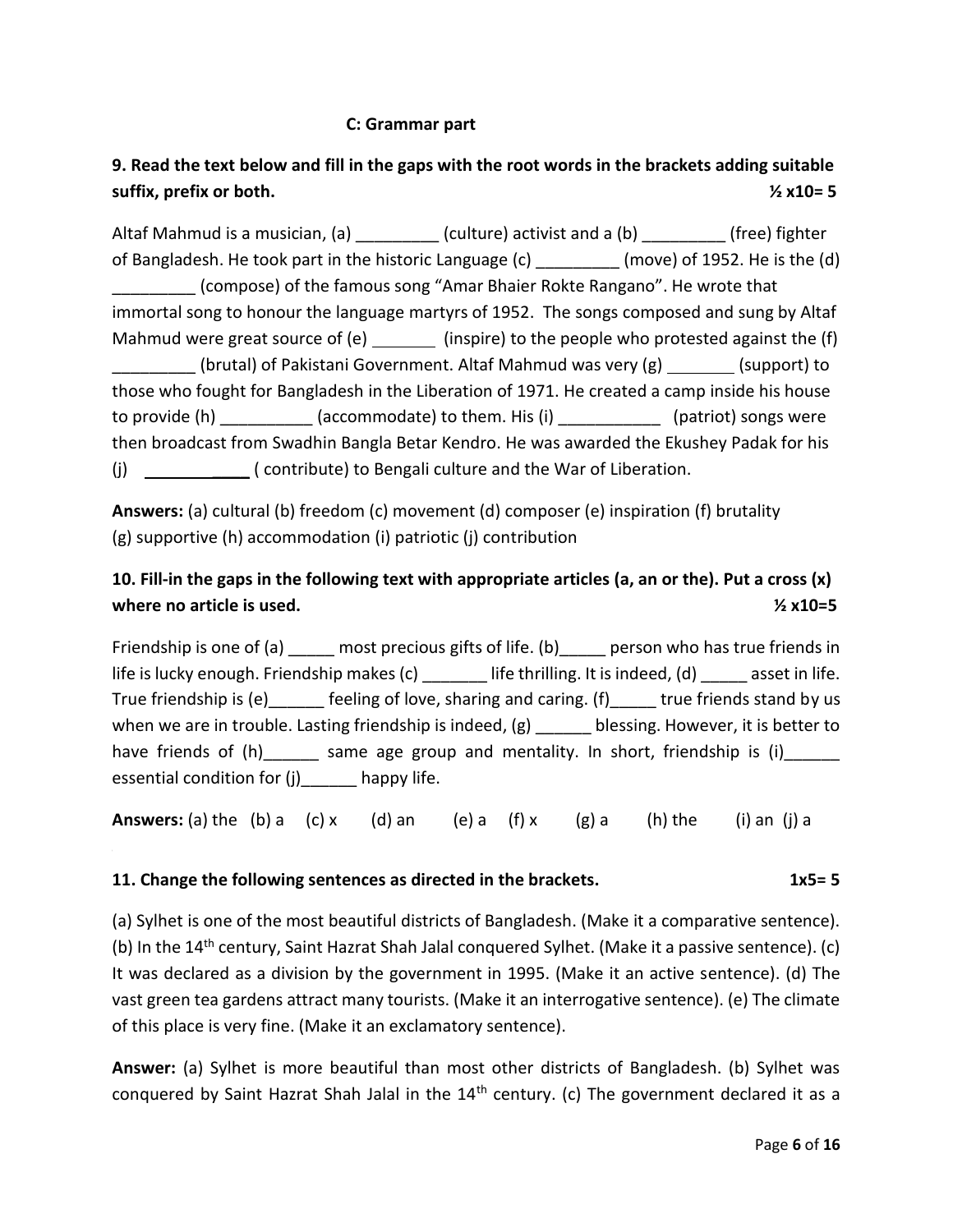division in 1995. (d) Do the vast green tea gardens attract many tourists? (e) How fine the climate of this place is!

## **12. Rewrite the following passage changing the form of speech: 5**

"It's so unusual! It's a cold night, but I feel warm now," the Prince said. "It happens when I do something good to help someone," he added. The Queen smiled to look at his son and said "Good night" "Good night" The Prince also smiled and said to his mom.

**Answer:** The Prince wondered at the unusual feature of the night because he felt warm even at that time of the cold night. He remarked that it (unusual behavior of the night) happens when he doessomething good to help someone. The Queen smiled to look at his son and wished him good night. The Prince also smiled at her mom as he said her good night.

## **13. Use capital letters and punctuation marks as needed in the following passage. ½ X10=5**

one day Neela went to see bela her elder sister bela she found her very depressed there Neela asked what happens darling

**Answer:** One day Neela went to see Bela, her elder sister. She found her very depressed there. Neela asked, "What happens, darling? "

## **D: Writing part**

# **14. Suppose you are Rabid and you are in a restaurant with your sister. Make a dialogue between you and the waiter before ordering your meal. 10**

## **Answer (sample only):**

| Waiter | Can I help you?                                                             |
|--------|-----------------------------------------------------------------------------|
| Rabid  | A table for two please.                                                     |
| Waiter | You can take this table, sir.                                               |
| Rabid  | Thanks, this is a nice corner table.                                        |
| Waiter | Are you ready to order?                                                     |
| Rabid  | Yes, we'll have the cashew nut salad, a Thai soup and a serve of fried rice |
|        | with chili chicken.                                                         |
| Waiter | Anything to drink?                                                          |
| Rabid  | Just water for me and a lemonade for my sister, please.                     |
| Waiter | Is that all, sir?                                                           |
| Rabid  | Yes, I think, that's all for now. Thank you.                                |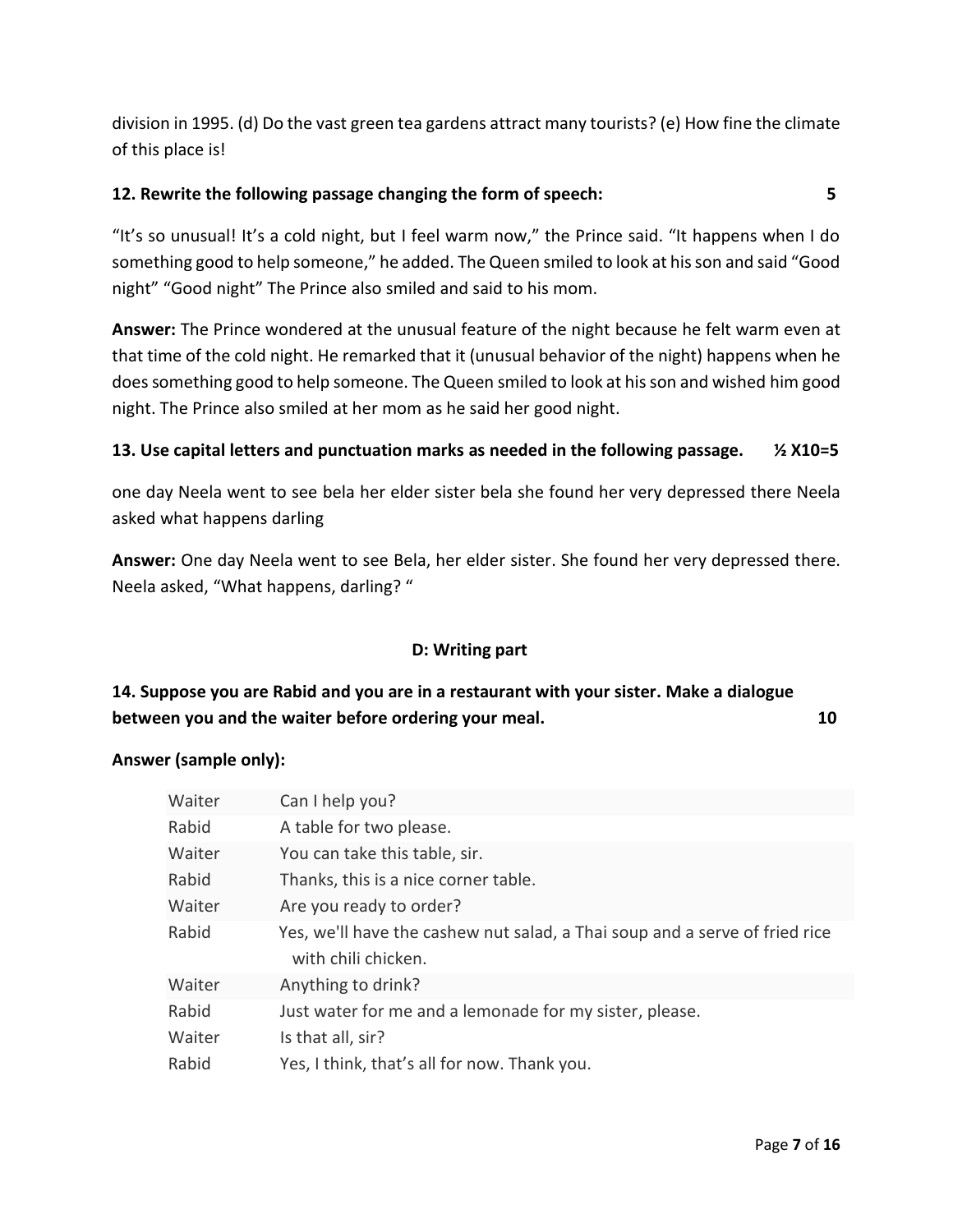**15. A social organisation in your locality is hiring some volunteers for a fund raising event. Write an email to the coordinator of that organisation to be a volunteer for the event. The email can be sent to [abcd123@charity.org.bd.](mailto:abcd123@charity.org.bd) In your email, you should 10** 

- write a subject line
- use proper salutation/greetings
- give a brief introduction of you
- express your interest for the role of a volunteer
- mention why you are interested to work as a volunteer
- write a closing remark, your name, address and phone

#### **Sample answer**

To: [abcd123@charity.org.bd](mailto:abcd123@charity.org.bd)

Subject: Interested to be a volunteer

Dear sir/madam,

I am a student of class eight at ABC Boys High School, Pabna. I have seen your advertisement about hiring volunteers for your charity event. I am really interested to work as a volunteer for that event.

I always look for opportunities to help the poor and helpless people in our society. Moreover, I enjoy working with like-minded people in a team.

I hope to hear from you soon.

Thanking you,

Mohamad Zaif 123, …… Road, Pabna

**16. Write a paragraph of 250 words on the advantages and disadvantages of nuclear families. Your writing should address the following questions: 10** 

- What is a nuclear family?
- What are the advantages of a nuclear family?
- What are the disadvantages of a nuclear family?
- What kind of family do you prefer, why?

---------------o-------------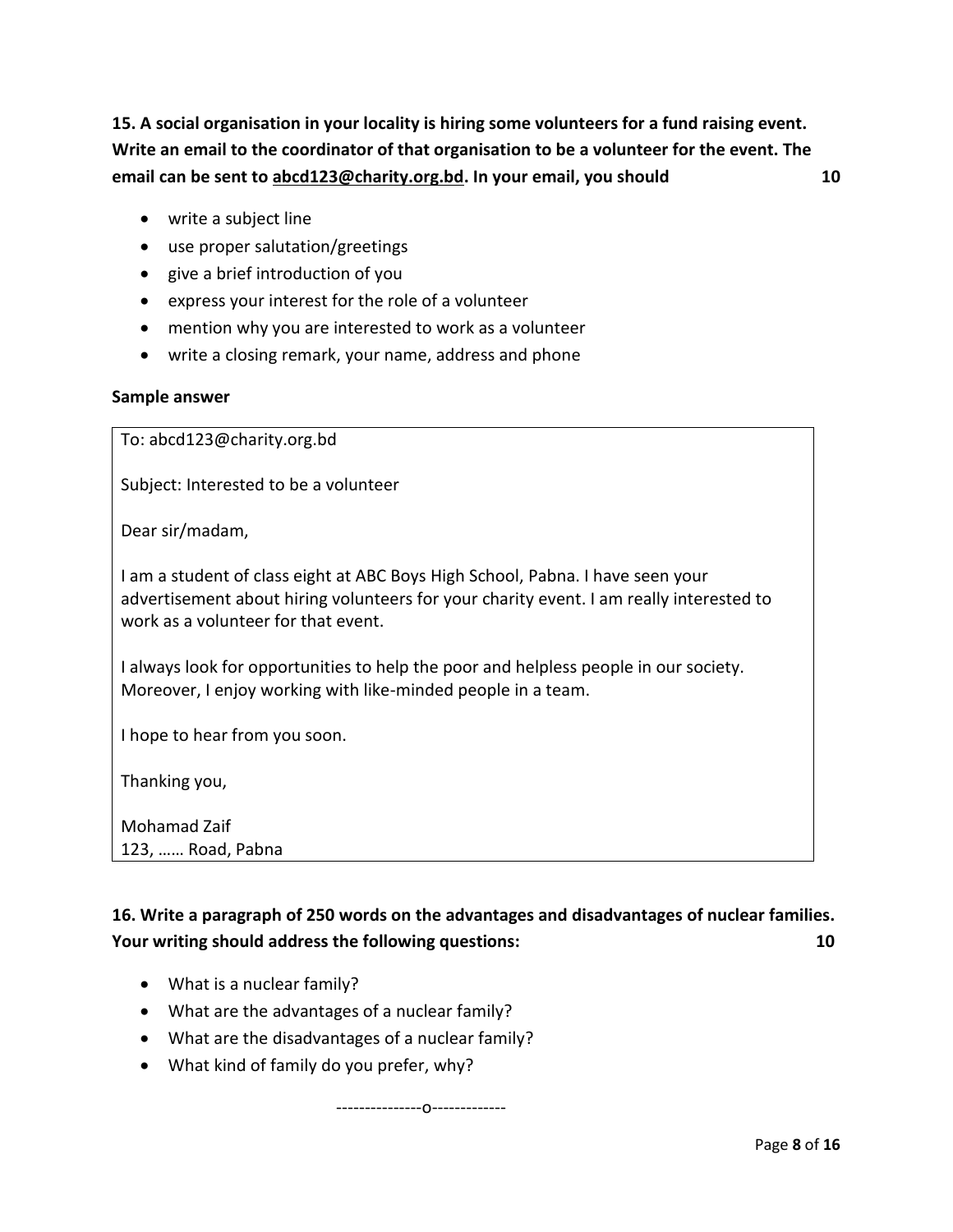# **Sample question for JSC examination Full marks: 100 Time: 3 hours Marks for individual items are mentioned next to the test items.**

## **A: Seen part**

## **Read the text and answer questions 1 and 2.**

Good afternoon passengers. This is your captain Rashid Akbar speaking. First I'd like to welcome everyone on Flight BG 88. We are currently cruising at an altitude of 10058.40 feet at airspeed of 643.7376 km per hour. The time is 1:25 pm. The weather looks good and with the tailwind on our side we are expecting to land in Bangkok approximately fifteen minutes ahead of schedule. The weather in Bangkok is clear and sunny. The temperature is 32 degrees Celsius for this afternoon. If the weather is good, we should get a great view of the city as we descend. The cabin crew will be coming around in about twenty minute's time to offer you a light snack and drinks. The inflight movie will begin shortly after that. I'll talk to you again before we reach our destination. Until then, sit back, and enjoy the flight.

## **1. Now choose the correct answer to each question from the alternatives given and write the corresponding number of the answers in your answer script. 1x7=7**

i) What is the job of Rashid Akbar?

- a) Cabin Crew
- b) Announcer
- c) Pilot
- d) An army officer

ii) The word cruise means-

- a) moving ahead
- b) moving fast
- c) travelling at a steady speed
- d) None of the above

iii) The word "tailwind" means-

- a) wind blowing from behind a moving vehicle
- b) wind coming from front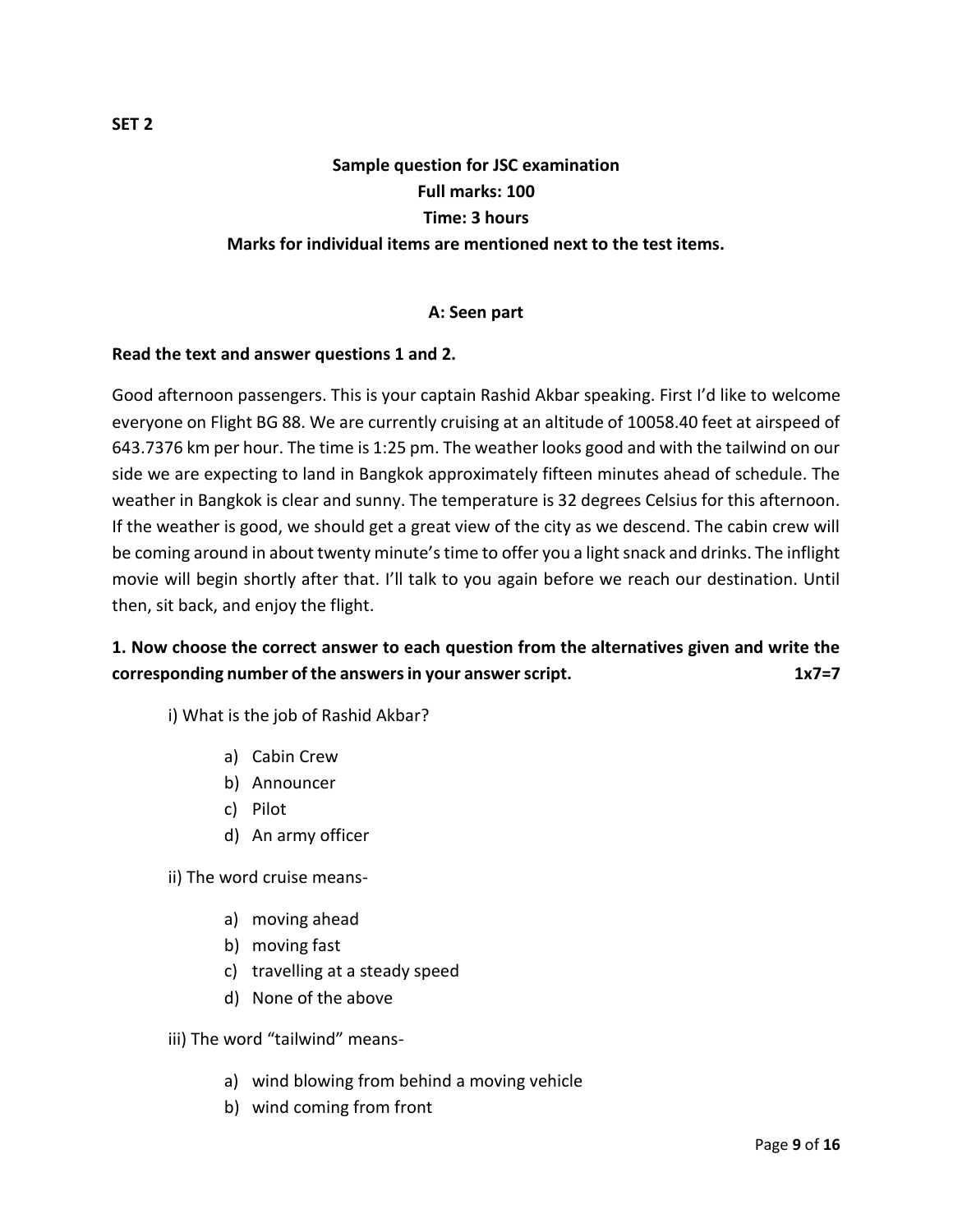- c) the wind that blows around the tail
- d) the wind that propels the tail
- iv) What is the objective of the announcer?
	- a) to call everyone's attention
	- b) to warn the passengers
	- c) to begin a communication
	- d) to give necessary information
	- v) When can the passengers get the view of the city?
		- a) within fifteen minutes
		- b) as the fight comes down
		- c) all through the flight in the sky
		- d) immediately after the announcement
- vi) Passengers will be treated with some light refreshment within
	- a) 15 minutes
	- b) 20 minutes
	- c) 25 minutes
	- d) 32 minutes

vii) Where is the temperature 32 degree Celsius?

- a) inside the plane
- b) outside the plane
- c) Bangkok
- d) In departure city

#### **Answers**

i) c ii) a iii) a iv) d v) b vi) b vii) c

#### **2. Answer the following questions from your reading of the text above. 2x 4 = 8**

- a) Where is the flight now?
- b) What destination is the flight bound for?
- c) When will the in-flight movie begin?
- d) Why did the announcer describe the weather?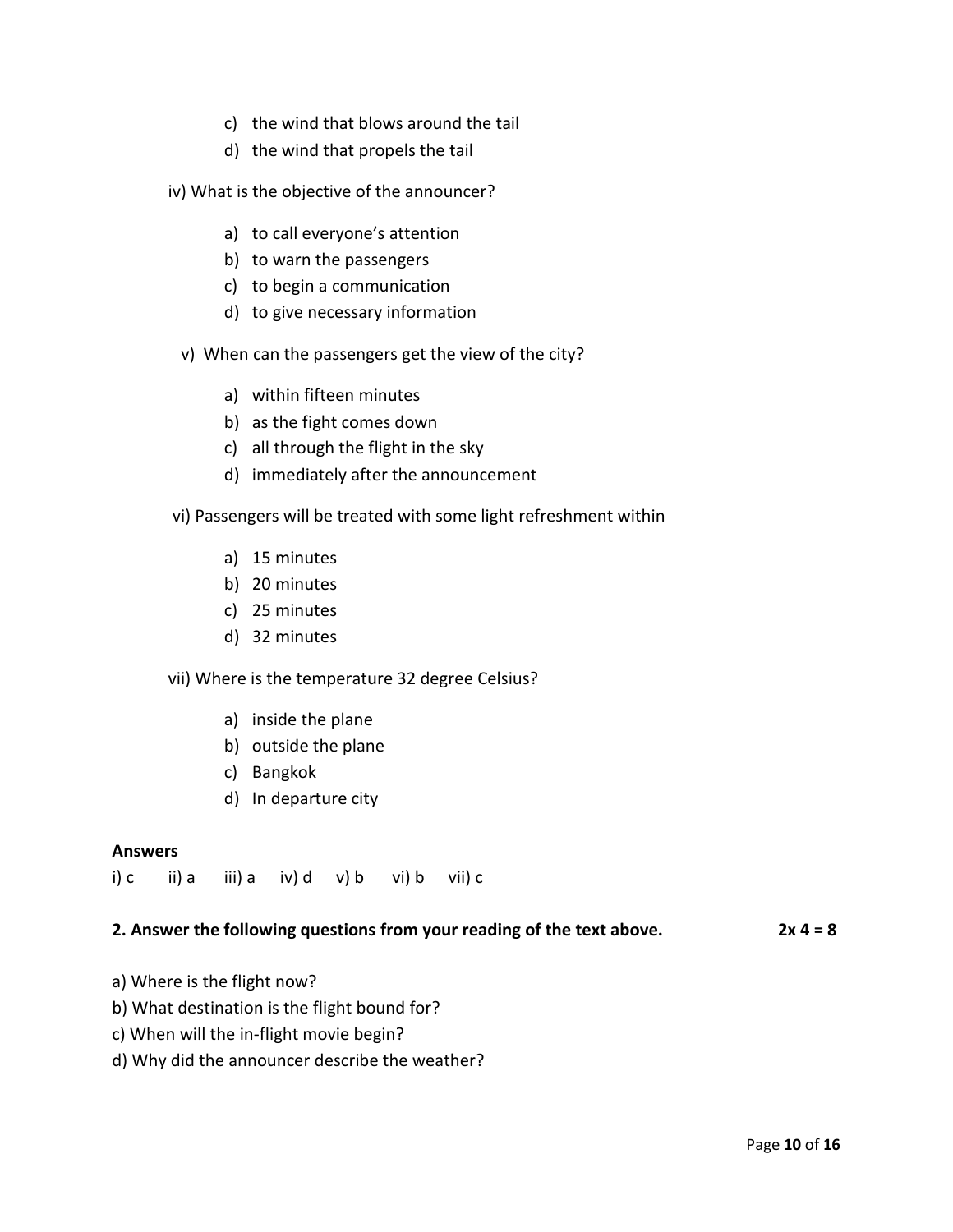## **3. Read the following text and fill in the gaps with contextually appropriate words 1X5=5**

River gypsies are an ethnic group of people in Bangladesh. They are known as *beday* to (a) people. The (b) \_\_\_\_\_\_\_\_\_\_\_ have their own lifestyle and (c) ……………………….. They live in groups and do not (d) any land. Therefore, they live a nomadic life, (e) \_\_\_\_\_\_\_\_\_\_ from one place to another.

Answers: (a) local (b) gypsies (c) culture (d) own/have (d)travelling/moving/roaming/shifting (e) roam/move/travel

### **B: Unseen part**

### **Read the following text and answer questions 4 and 5.**

The current world population roughly calculated by the United Nations is 7.5 billion as of September 2017. Six of the seven continents of the Earth are permanently resided on a large scale. Asia is the most populous continent, with its 4.54 billion inhabitants accounting for 60% of the world population. China and India are world's most populated countries. They together have about 37% of the world's population. Africa is the second most populated continent, with around 1.28 billion people and it is 16% of the world's population. The population of Europe is 742 million which is 10% of the world's population as of 2018, while 651 million live in the Latin America and Caribbean regions and it is 9% of the world's population. Northern America primarily consisting of the United States and Canada has a population of around 363 million which is 5% and Oceania is the least-populated region with about 41 million inhabitants which is 0.5% of world population although it is not permanently resided by any fixed population. Antarctica has also a small and varied international population based mainly in polar science station.

#### **4. Complete the grid below with appropriate information. 1X5-5**

| <b>Continent/ Country</b> | Population  | % of world population |  |
|---------------------------|-------------|-----------------------|--|
| Asia                      | 4.5 billion | 1)                    |  |
| Africa                    | ii)         | 16%                   |  |
|                           | 742 million | 10%                   |  |
| U.S.A and Canada          | iv)         | 5%                    |  |
| Oceania                   | 41 million  |                       |  |

**Answers:** i) 60% ii) 1.28 billion iii) Europe iv) 363 million v) 0.5%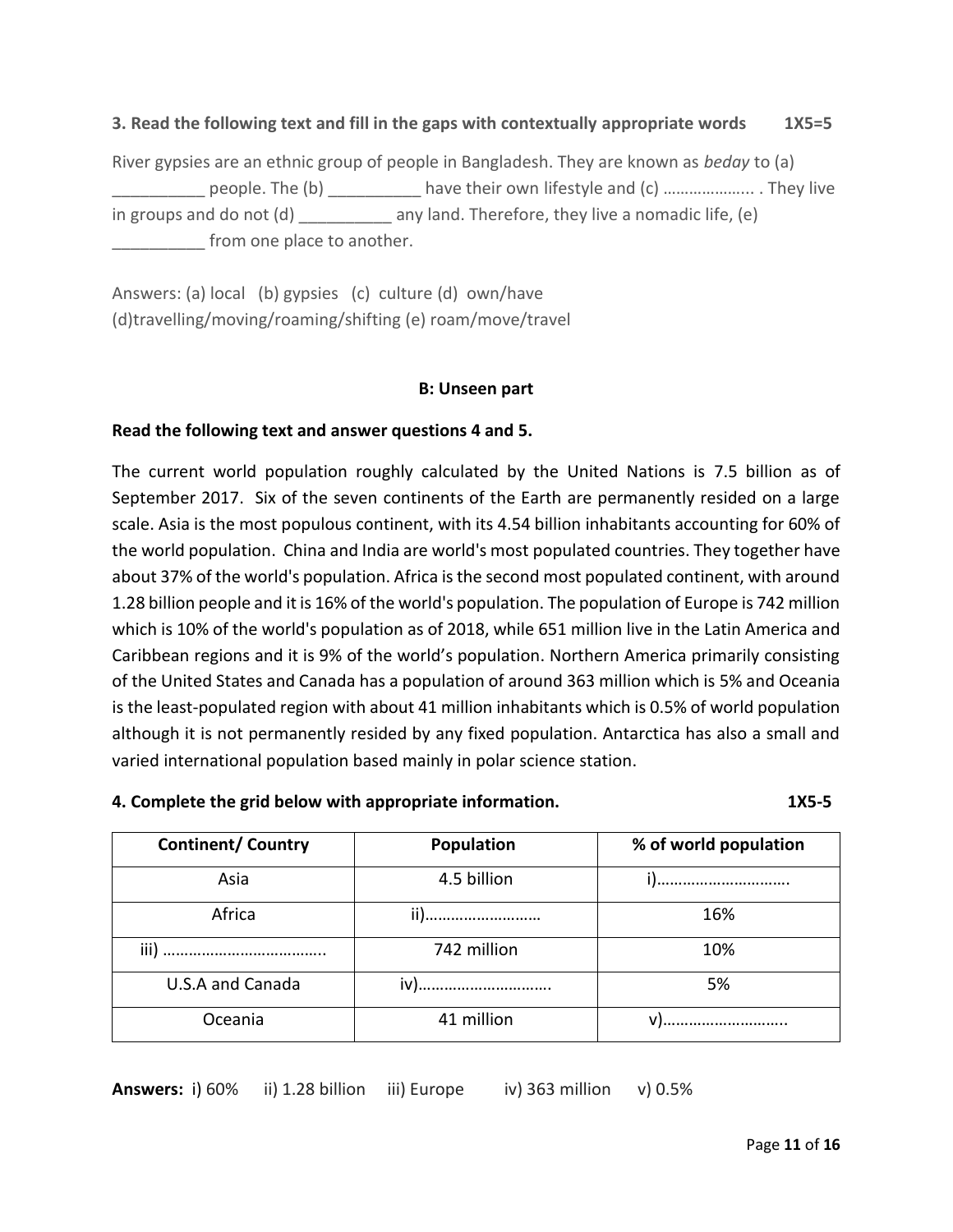# **5. Read the passage again and write, whether the statements are true or false. Give correct answers, if the statement is false.** 1x5=5

a) Asia has the largest population among all the seven continents.

b) Africa is in the third position in case of the number of population.

c) The number of population in Europe is the same as in Asia.

d) The United States and Canada are the North American countries.

e) In Oceania and Antarctica, the number of population rises and falls.

### **Answers**

a) True

b) False. Africa is in the second position in case of the number of population.

c) False The number of population in Europe is less than that of Asia.

d) True

e) True

**6. Read the text below and fill in the gaps using clues from the boxes. There are more words than necessary. ½ X10=5**

| connectivity |     | remains   | cannot | without |      | among |           |
|--------------|-----|-----------|--------|---------|------|-------|-----------|
| Pandora      | tor | education |        | strange | made |       | dimension |

|         | Mobile phone is a wonderful invention of modern science. It has added a new (a) |                                                                        | to |
|---------|---------------------------------------------------------------------------------|------------------------------------------------------------------------|----|
|         | our everyday life. People (b) by think of a single moment (c)                   | a mobile                                                               |    |
|         | phone. It has (d) life easier by increasing our (e)                             | . No doubt the world                                                   |    |
| now (f) | in our pocket through this (g) ________                                         | device. It is really a (h)                                             |    |
|         |                                                                                 | box which can be used (i) different purposes like entertainment to (j) |    |
|         |                                                                                 |                                                                        |    |

#### **Answers**

(a) dimension (b) cannot (c) without (d) made (e) connectivity (f) remains (g) strange (h) Pandora (i) for (j) education

## **7. Read the text below and fill in the gaps with words that are appropriate. 1X5=5**

The world is changing every day. People are constantly moving to different (a) for different reasons. So people need (b) and incorrey. People also need speed. Wheels (c)\_\_\_\_\_\_\_\_\_\_ made it possible. This is why, (d)\_\_\_\_\_\_\_\_\_\_ of wheels is so important to  $(e)$  \_\_\_\_\_\_\_\_\_\_.

#### **Answers**

(a) destinations (b) comfortable (c) have (d) invention (e) us.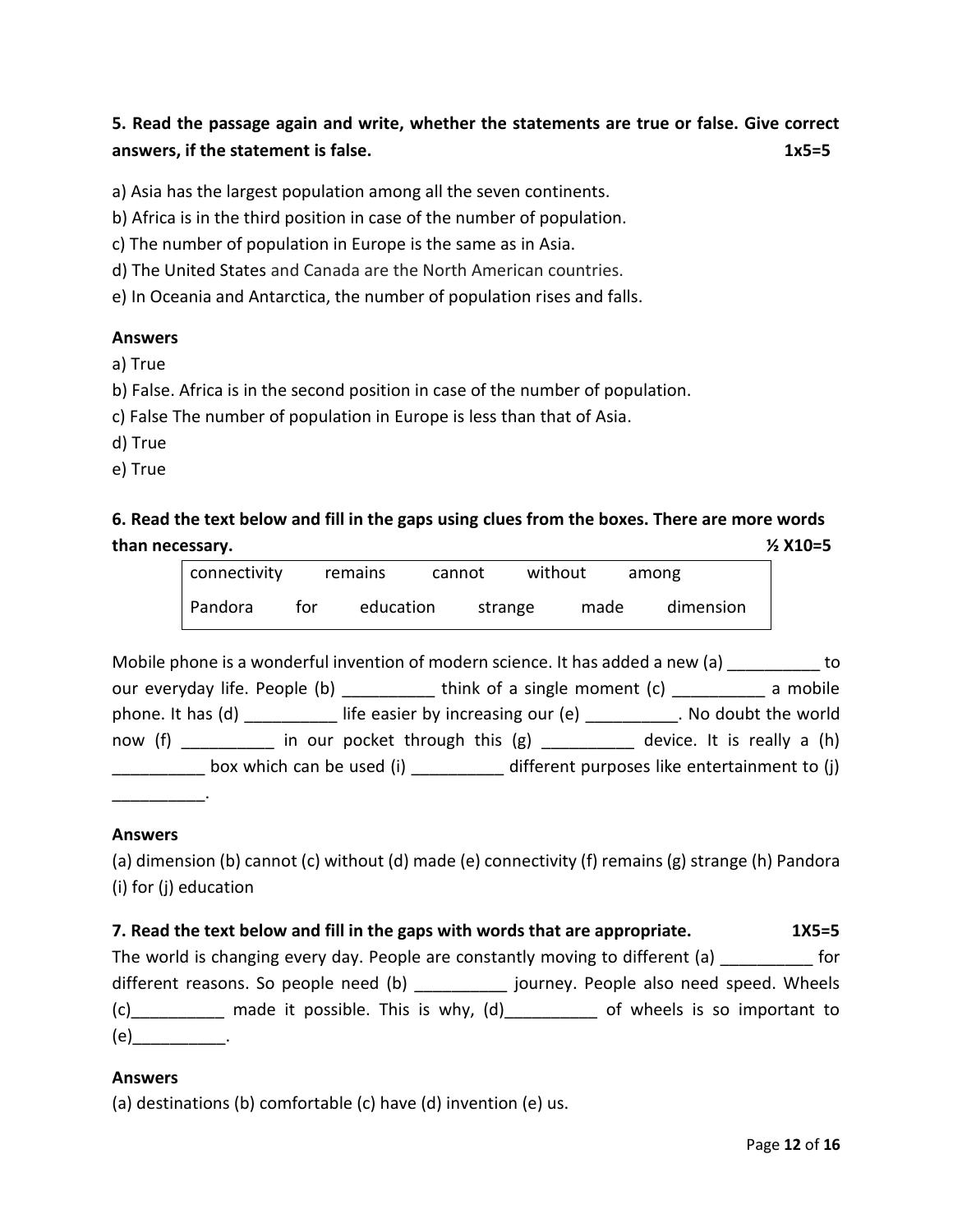**8. Match the part of sentences from columns A and B to make five complete sentences. Colum B** has one more options than required. **1x5=5** 

| Column A                                                                                                                                                                                                        | Column B                                                                                                                                                                                                                                      |  |  |
|-----------------------------------------------------------------------------------------------------------------------------------------------------------------------------------------------------------------|-----------------------------------------------------------------------------------------------------------------------------------------------------------------------------------------------------------------------------------------------|--|--|
| a. Once upon a time there was a king<br>b. He was extremely<br>Being afraid of riding horse he<br>C.<br>d. Naturally, his soldiers and<br>ministers<br>e. At last, they went to a magician<br>and requested him | went everywhere on foot.<br>i.<br>to invent some kind of seat that<br>ii.<br>could move by itself.<br>who was known as Prudence.<br>iii.<br>cautious and very nervous as well.<br>iv.<br>had to walk on foot too.<br>v.<br>To go home.<br>vi. |  |  |

#### **Answers**

a. iii b. iv c. i d. v e. ii

#### **C: Grammar part**

## **9. Read the text below and fill in the gaps with the root words in the brackets adding suitable suffix, prefix or both. ½ x10=5**

Visa, the global payment solutions (a) and (provide) will introduce (b) \_\_\_\_\_\_\_\_\_\_(contact) cards in Bangladesh this year. These cards do not have (c)  $_{\_\_\_p}$ (paid) system and allow customers to make (d)  $_{\_\_\_\_\_\_\_\_p}$  (pay) simply by waving the card near the point of sales machine. It needs no (e) \_\_\_\_\_\_\_\_\_\_ (insert) of the card into the machine. The cards provide customers with improved and (f)  $(speed)$  transaction. It will be  $(g)$  \_\_\_\_\_\_\_\_\_\_(fast) and offer increased protection from card fraud than  $(h)$ \_\_\_\_\_\_\_\_\_(tradition) cards. Such payment solution will add (i) \_\_\_\_\_\_\_\_\_(secure) to card service (j) \_\_\_\_\_\_\_\_\_\_\_(significant).

#### **Answers:**

|           | a) provider b) contactless c) prepaid |                            | d) payment e) insertion |                  |
|-----------|---------------------------------------|----------------------------|-------------------------|------------------|
| f) speedy | g) faster                             | h) traditional i) security |                         | j) significantly |

## **10. Fill in the gaps of the following text with appropriate articles (a, an or the). Put a cross (x) for zero article. ½ x10=5**

(a)\_\_\_\_\_\_ violent storm hit Netrokona district last week. The storm blew at (b)\_\_\_\_\_ speed of 150 km per hour. It hit 12 villages and demolished almost all (c) \_\_\_\_\_ houses of those villages. It caused (d)\_\_\_\_\_\_ severe damage. All (e)\_\_\_\_\_ the electric poles were blew up and as a result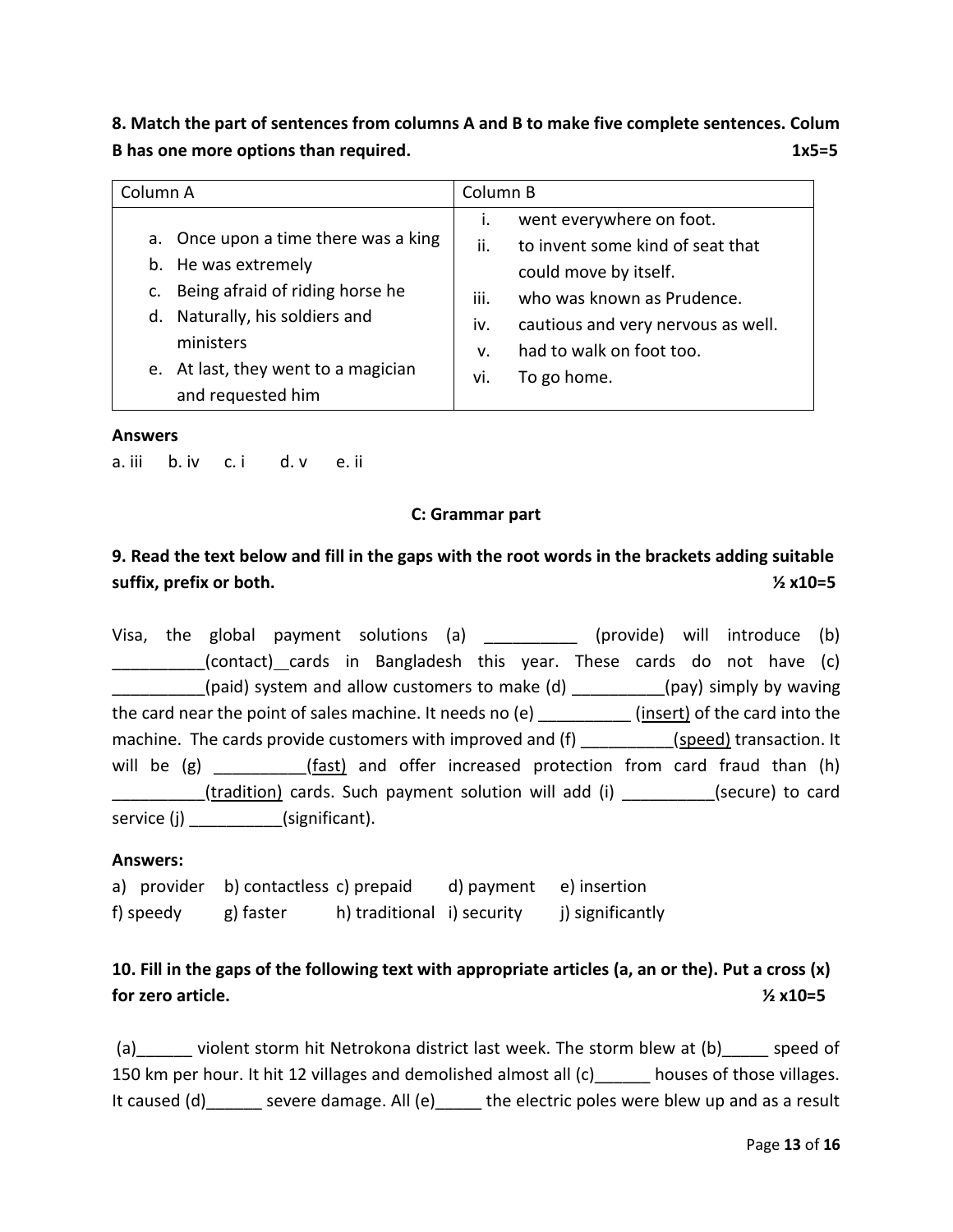there was a power-cut. People had to remain in darkness for over (f)\_\_\_\_\_\_ week. It was  $(g)$  unbearable situation for them. (h) poor suffered (i) a lot. It was really (i) terrible storm.

**Answers:** (a) a (b) a (c) the (d) x (e) the (f) a (g) an (h) the (i) a (j) a

## **11. Change the following sentences as directed in the brackets. 1x5=5**

(a) Dhaka was founded by the Mughals in the  $17<sup>th</sup>$  century. (Make it an active sentence). (b) The Mughals governed the region during the early modern period. (Make it an interrogative sentence). (c) The Mughals constructed many buildings here. (Make it a passive sentence). (d) Ahsan Manjil is one of the attractive buildings. (Make it an exclamatory sentence). (e) Nila is yet to visit Dhaka (make it a negative sentence in terms of sentence construction).

Answer: (a) The Mughals founded it in the 17<sup>th</sup> century. (b) Did the Mughals govern the region during the early modern period? (c) Many buildings were constructed here by the Mughals. (d) What an attractive building the Ahsan Manjil is! (e) Nila did not visit Dhaka yet.

## **12. Rewrite the following passage changing the form of speech: 5**

Sakina said to Himel, "How are you? I went to your house yesterday but you were not there." "I went to a shop," said Himel, "I had to buy some dresses for my sister."

**Answer:** Sakina asked Himel how he was. She told him that she had gone to his house the previous day but he was not there. Himel replied that he had gone to a shop and added that he had to buy some dresses for his sister.

## **13. Use capital letters and punctuation marks as needed in the following passage. .5X10=5**

daniel defoe the writer of robinson crusoe was born in london in 1660 defoe started to write when he was a young man the idea for writing the great story came from the story of alexander selkirk when he was at the age of 59

**Answer:** Daniel Defoe, the writer of Robinson Crusoe was born in London in 1660. Defoe started to write when he was a young man. The idea for writing the great story came from the story of Alexander Selkirk when he was at the age of 59.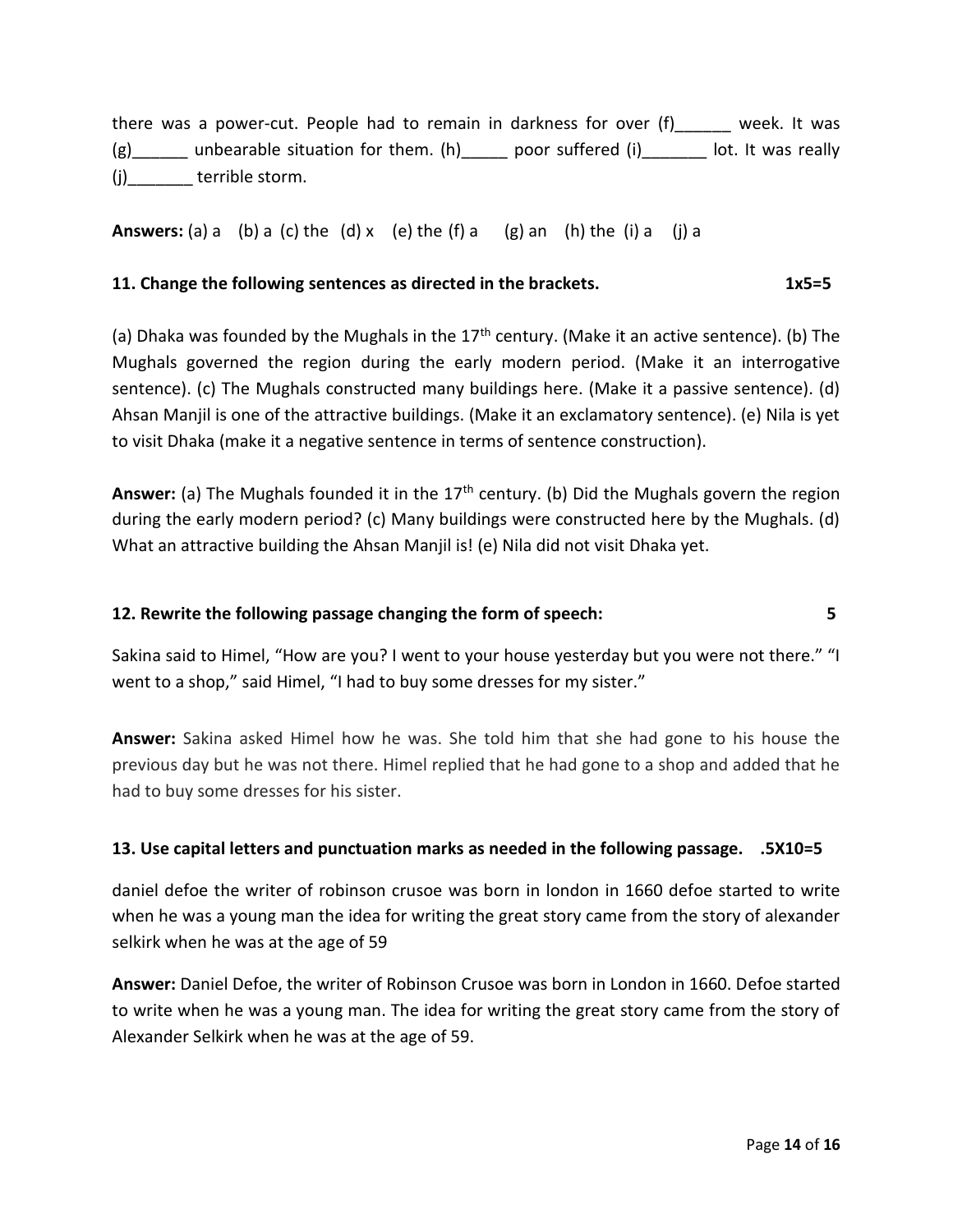## **D: Writing part**

## **14. Suppose you are Samiya and chatting with your cousin, Subarno. Make a dialogue with him/her about folk songs. 10**

### **Key (This is just an example.)**

| Samiya  | Ah, you are listening to music!                                               |
|---------|-------------------------------------------------------------------------------|
| Subarno | Oh, yes. You know Samiya, I'm so fond of music.                               |
| Samiya  | I know. But I'm not sure what type of music you like.                         |
| Subarno | To be honest, I like Bangla folk music.                                       |
| Samiya  | Great. Please tell me about the folk songs. I know little about it.           |
| Subarno | Ok, the folk songs are the traditional songs of Bangladesh. It is sung by the |
|         | common people of the country. It is simple in terms of theme, tunes, lyric or |
|         | melody. Polligiti, bhatiyali, lolongiti are some of our popular folk songs.   |
| Samiya  | Can you tell me about some famous folk singers?                               |
| Subarno | Sure, Hason Raja, Abbasuddin, Abdul Alim, or recent Momtaj Begum, Firoj       |
|         | Shai, Dilruba Khan are some famous folk singers. You must listen to them.     |
| Samiya  | Ok. I'll.                                                                     |

**15. You have invited some of your friends to a get together at your place. Unfortunately, you are unable to hold the event as you have fallen sick. Write an email to one of your invited friends telling that the event is postponed now. You may send the email to [abcd123@gmail.com.](mailto:abcd123@gmail.com) In your email, you should 10**

- write a subject line
- use proper salutation/greetings
- tell that the event is postponed
- give reasons for the postponement
- regret for the unfortunate situation
- write a closing remark
- write your name